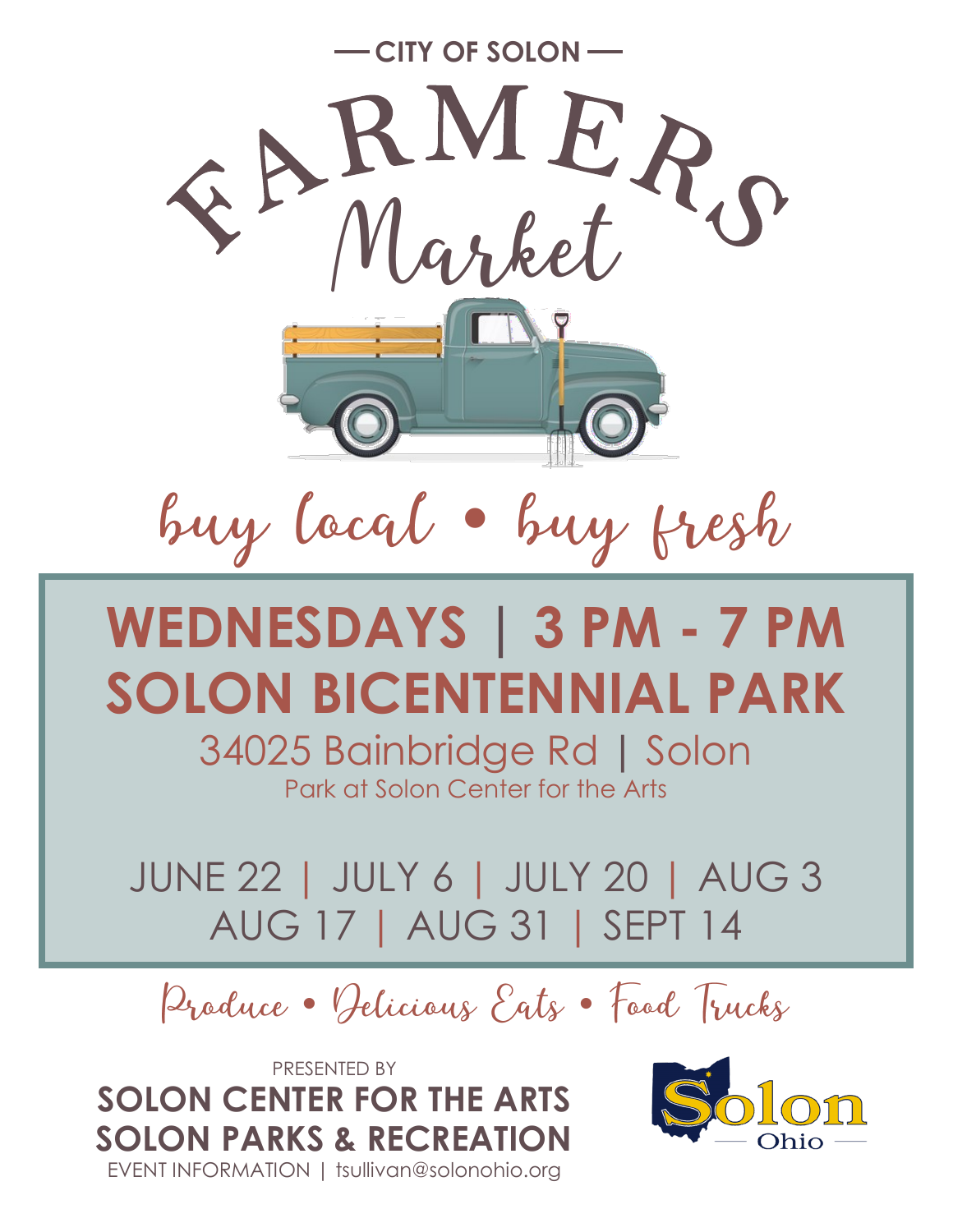

**Buy Local! Buy Fresh!** Support your local farmers and small businesses!

The City of Solon Farmers Market provides the Solon community the opportunity to purchase locally grown produce, along with baked goods, fresh flowers, prepared food and so much more. And in return, the community supports the local farms, small businesses and crafters.

**LOCATION |** Solon Bicentennial Park, 34025 Bainbridge Road, Solon

**HOURS OF OPERATION |** 3 PM - 7 PM RAIN OR SHINE. There will be no refunds for rain. Set up must be completed by 2:30 PM. Booths must remain open until 7 PM. *Leaving early will result in forfeiting your space for the remaining weeks of the season.*

FEE | \$20 per market or \$120 for all 7 markets.

**VENDOR ELIGIBILITY** | All vendors must meet the following eligibility requirements:

- 75% of the items available each week must be locally grown or made by you. Local is defined as within 100 miles of the City of Solon. City of Solon may request information about items.
- In the event that you are unable to attend your weekly scheduled farmers market date, you must notify the City of Solon at 440.337.1400 or tsullivan@solonohio.org, *24 hours in advance. If you miss more than two scheduled dates throughout the season, you forfeit your space for the rest of the season.*
- Product resellers are strictly prohibited.
- Every attempt will be made to balance the needs of the community, therefore, limits will be placed on similar products.

**BOOTH ASSIGNMENTS |** Vendors who register for the entire season will be assigned to the same booth weekly. All other vendor booth assignments will be communicated to the vendors prior to each market date. Each booth space is 10x10. Vendors are to provide their own tables and chairs, and tent with weights if they prefer. The market surface is cement, please plan accordingly. Each vendor is permitted to park ONE vehicle near their assigned space.

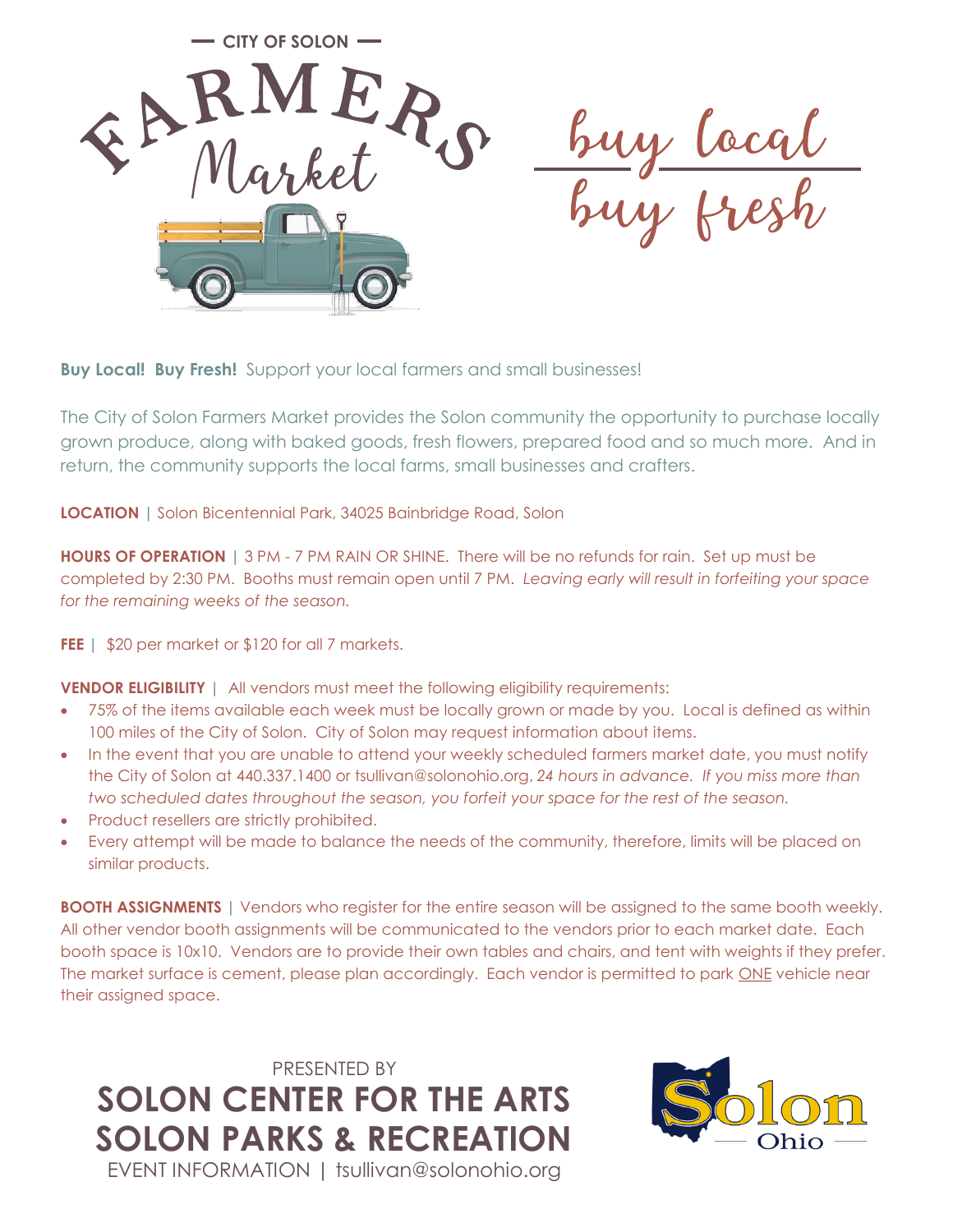**CITY OF SOLON** buy local<br>buy fresh

**APPLICATION PROCESS |** Please read the following information and complete the application that follows.

- All interested vendors must submit completed applications to start the review process. The City of Solon will review the products being sold, dates available, etc. of applications on a first-come, first-serve basis.
- All non-produce products must also submit 4 photos along with their application. This includes flowers, bakery, homemade food (such as jams, jerky, honey, etc.), arts/crafts, etc. Pictures can be submitted to Tracy Sullivan at SolonArts@solonohio.org.
- Once your application has been approved, you will be contacted regarding paying necessary vendor fees. Payment can be made in the following ways:
	- Online through City of Solon's registration software. Links will be provided.
	- Checks can be mailed to or dropped off at Solon Center for the Arts (6315 SOM Center Rd, Solon, Ohio 44139). Please make your checks payable to SOLON CENTER FOR THE ARTS.
- Your booth is not confirmed until payment is received in full.

**MARKETING / COMMUNICATION |** The Farmers Market will be marketing through the City of Solon webpage (solonohio.org), Facebook (SolonRec & SolonArtCenter) & Instagram (solonrecdept & solonarts). Information will also go in the City of Solon Activity Guide and sent out through City of Solon Eblast. We encourage you to follow the Farmers Market event for any up-to-date information that may be released. A copy of the event flyer can be sent upon request for you to promote in your communities as well. As the markets approach, you will also receive communication via email from the City of Solon. Please read all communications completely as they will have pertinent information included in them about your arrival, parking, and more.

**RELEASE / LIABILITY |** A signed and completed "Solon City Programs Participant Waiver" is required. Please see the last page of the application. Business insurance is recommended.

**COVID-19 REGULATIONS** | The City of Solon will follow the guidelines set forth by the CDC and Cuyahoga County Board of Health. Any attendees or vendors not feeling well should stay home. Regulations and procedures may change at any time.

If you have any questions, please feel free to contact Tracy Sullivan at tsullivan@solonohio.org.

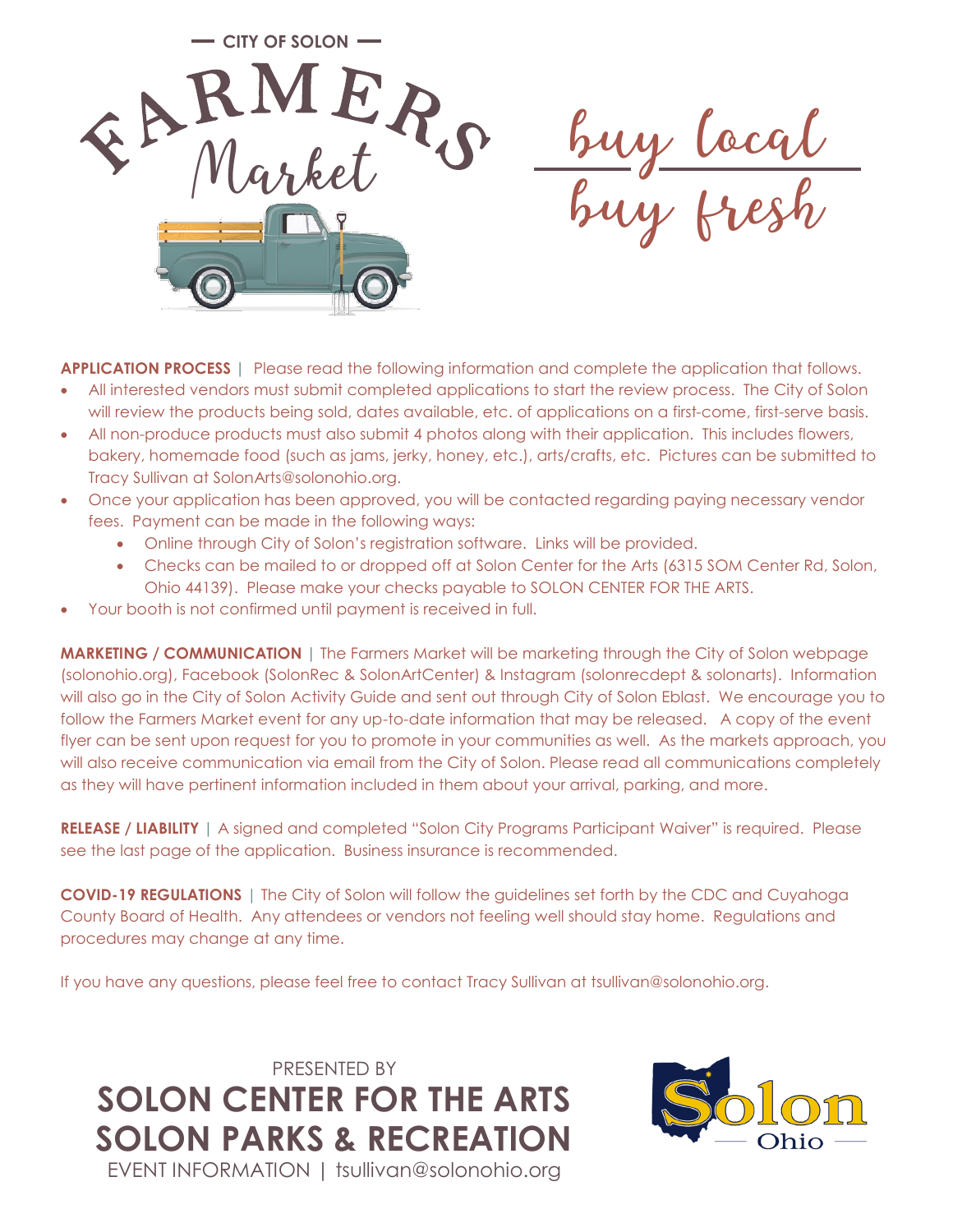| <b>CITY OF SOLON</b><br>EARMERO | buy local<br>y fresh |
|---------------------------------|----------------------|
| Business Name   _               |                      |
| Contact Name                    |                      |

Each vendor is provided a 10 x 10 space for a tent & tables along with space for one vehicle.

The following information will help the City of Solon maximize product offerings and availability at each market, as well as monitoring the selling of similar products. Please be specific.

| $Product 1 \underline{\hspace{1cm}} \underline{\hspace{1cm}}$ | Months Available   _______________ |  |  |  |
|---------------------------------------------------------------|------------------------------------|--|--|--|
| $Product 1 \_{}{}$                                            | Months Available   ______________  |  |  |  |
|                                                               | Months Available   ______________  |  |  |  |
| $Product \mid \_$                                             | Months Available   ______________  |  |  |  |
|                                                               |                                    |  |  |  |
|                                                               |                                    |  |  |  |

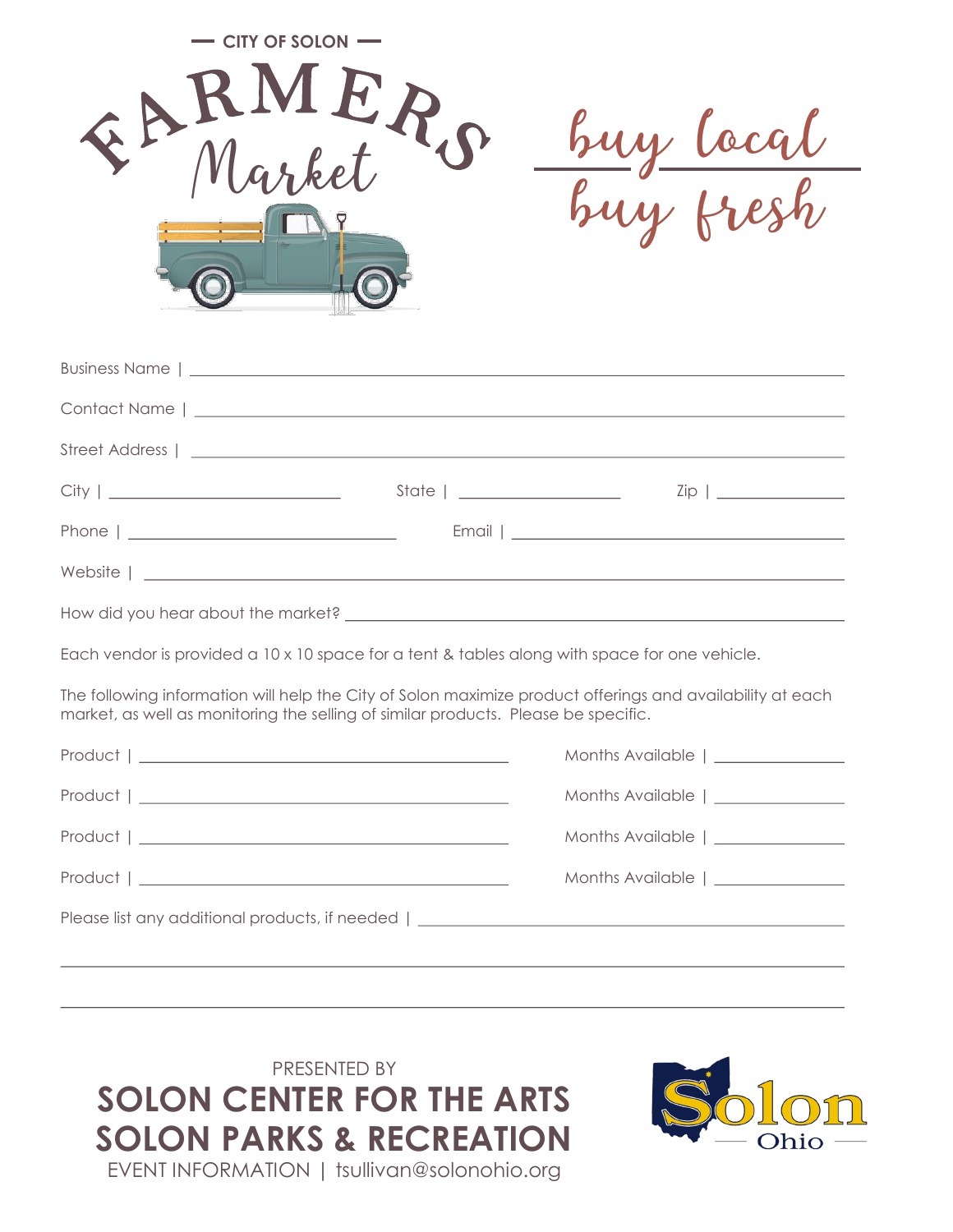| EARMER,                                                                                                        | <b>CITY OF SOLON</b> |                                                                                                                                                                                             | cy local |           |
|----------------------------------------------------------------------------------------------------------------|----------------------|---------------------------------------------------------------------------------------------------------------------------------------------------------------------------------------------|----------|-----------|
| be used on social media for marketing purposes.                                                                |                      | Are the products listed raised or produced on your farm or at your residence?<br>Vendor statement (a brief summary that describes your business and/or your company). This information will | Yes      | <b>No</b> |
| Please select the dates that you are available to attend.  <br>June 22<br>July 20<br>August 17<br>September 14 |                      | July 6<br>August 3<br>August 31                                                                                                                                                             |          |           |
|                                                                                                                |                      |                                                                                                                                                                                             |          |           |